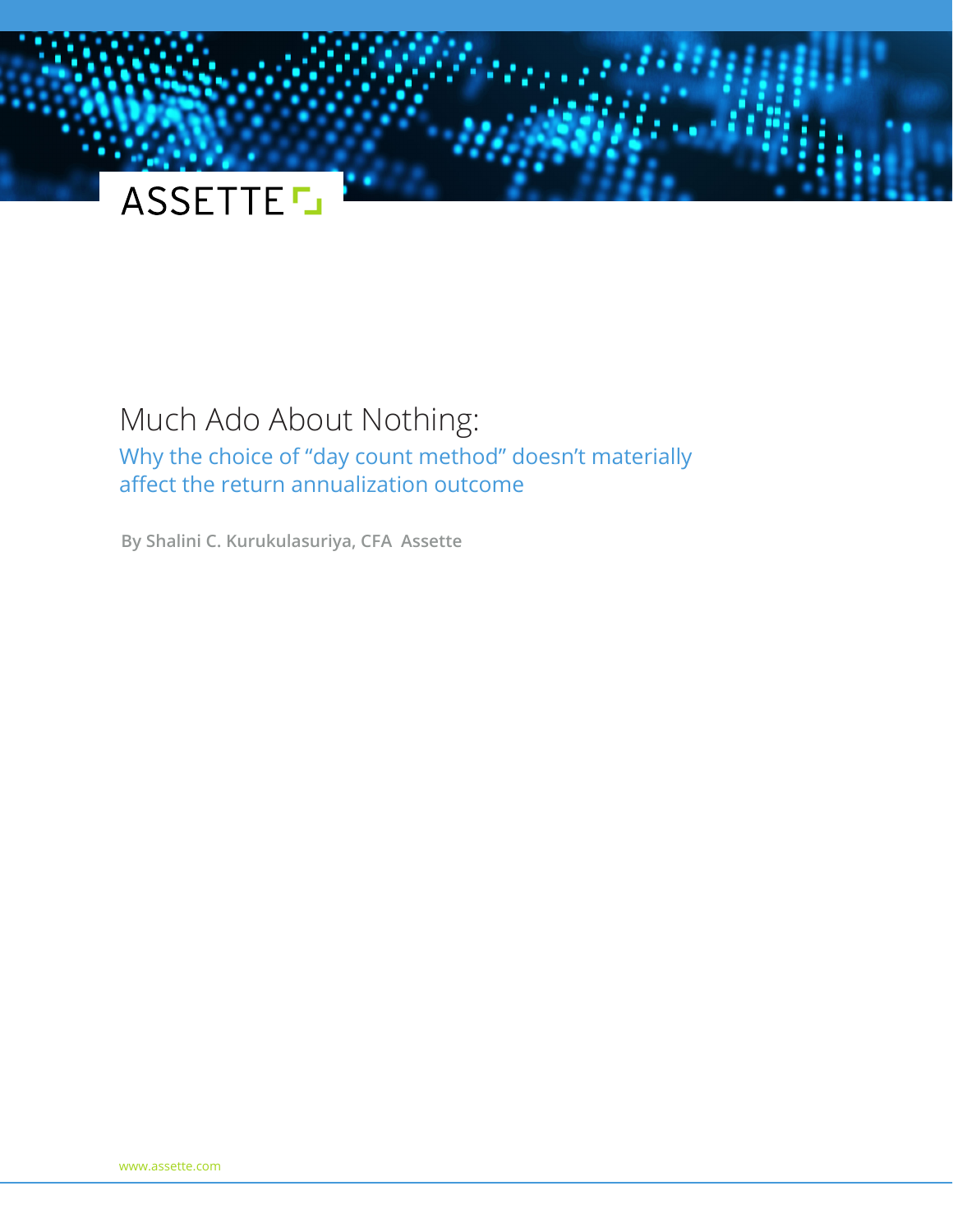## **One of our clients posed an interesting question during the last reporting cycle of 2021.**

They were custom configuring the day count method to 365.25, so the calculation engine within Assette could replicate the numbers from their portfolio performance & accounting systems. During this process, our client was curious to know what other day count methods were accommodated within Assette and if there was a preferred "standard" among industry peers. We explained that while the Assette default has always been *Actual/Actual*, there was no industry "standard". In fact, this surprising lack of standardisation was precisely the reason the Assette calculation engine was built with the flexibility to accommodate multiple day count methods.

Over the past 20+ years, the GIPS standards have shaped the precise way investment performance results are calculated and presented to facilitate greater comparability across global asset managers. Among traditional asset managers, time weighted returns are now readily accepted as the standard way of calculating investment performance. Yet, on the matter of day count method to be used for annualizing investment results, an important aspect of the return calculation process, there is no required or recommended course of action.

An exploration of the key issues surrounding the lack of standardisation in day count methods, could be beneficial to performance analysts at asset management firms, particularly in preparation for the first reporting cycle of 2022.

#### **Annualization is pretty straightforward, right? Yes…**

Annualization is a compounding calculation, and the math is pretty straightforward when full years and months are considered. Simply take the nth root of the cumulative return plus one or raise the cumulative return plus one to the 1/n**th** power, where "n" equals the number of years, then subtract one. For months, n is defined as the number of months in the period divided by 12.

## **…but things get a bit complicated with point-to-point cumulative returns and leap years**

Things become tricky when annualizing periods that involve *from* and *to* dates that aren't year or monthends. In these cases, we need to *know the number of days* for the period. For example, let's say it's 1,000 days. As with months (where we divide by 12), we need to take this figure and divide by something. The challenging part is to know what that number should be. Some firms always use 360, 365 while others use 365.25 considering leap years and when February 29 is crossed in the entire time series.

#### **How many day count methods? Let me count the ways**

The important question to reflect on is not the how many variations of day count methods exist but whether it really makes a *material* difference to the return annualization outcome. The short answer is, no. Admittedly, the outcome will differ by a few basis points depending on whether *360*, *365*, or *365.25* is used and become larger, the lower number. However, over long time periods these differences tend to be inconsequential.

## **The quest for the 'right'' day count method; a trade-off between accuracy and materiality**

David Spaulding, a luminary in the field of investment performance measurement, has written extensively on this topic. He is of the view that converging on the 'right" day count method is preferable, in keeping with the